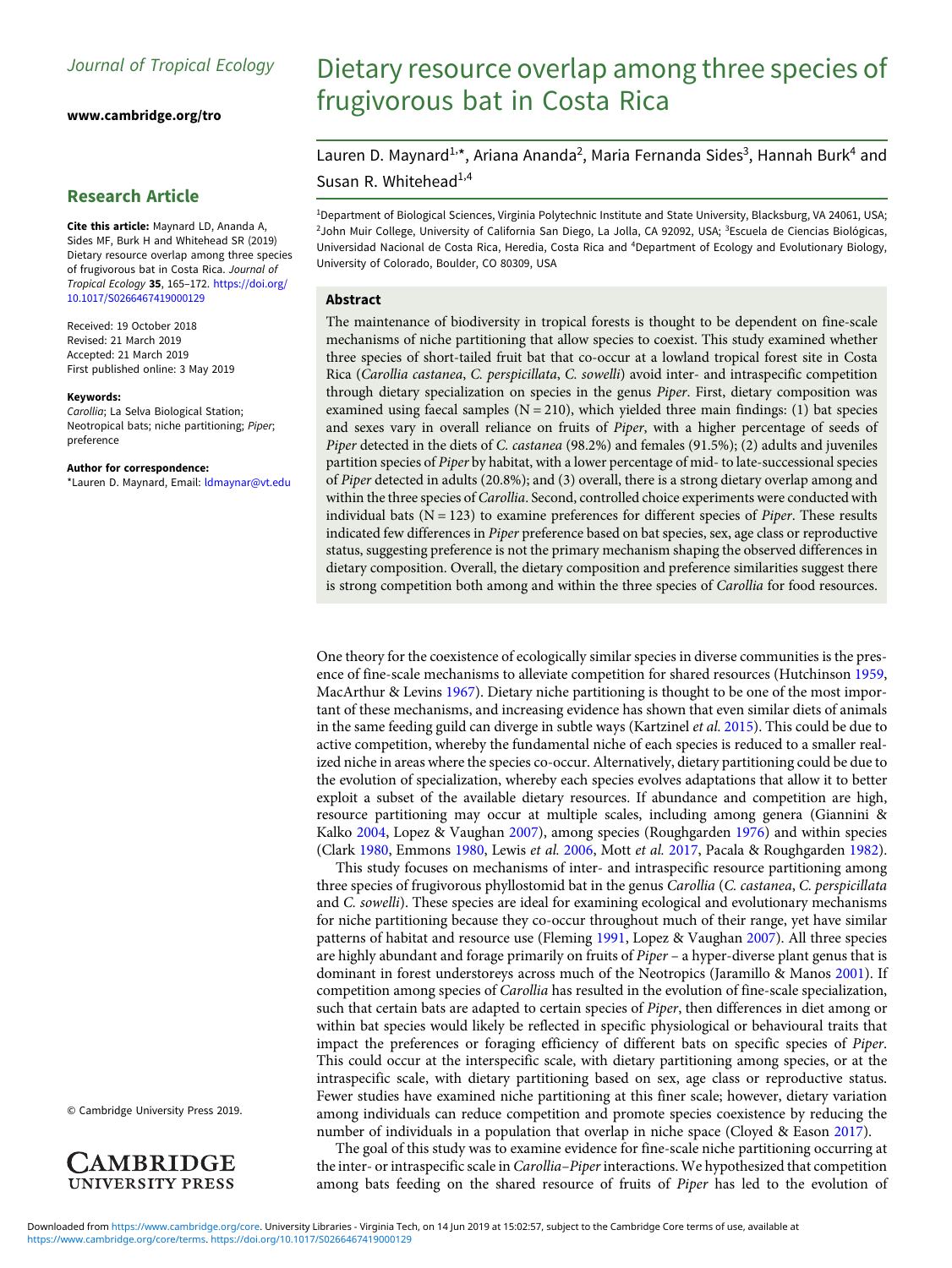differential specialization, whereby certain species of Carollia or intraspecific groups (e.g. sexes, age classes, reproductive statuses) consume more and prefer certain species of Piper. We tested this hypothesis through dietary analyses and behavioural experiments examining fruit preference. First, we used dietary analysis based on faecal samples to test whether bat species, sex, age class, or reproductive status predicts variation in (1) consumption of fruits in the genus Piper versus fruits from other genera, (2) consumption of species of Piper in mid- to late-successional habitats versus species of Piper in early-successional habitats, and (3) the overall composition of different species of Piper in the diet. Second, we used data from behavioural experiments examining fruit preference to test whether bat preference for different species of Piper varies depending on bat species, sex, age class or reproductive status.

## Methods

# Study site and system

All field experiments were conducted at La Selva Biological Station (LSBS), Heredia Province, Costa Rica during April–July 2012 and June–July 2013. The station is managed by the Organization for Tropical Studies (OTS) and comprises ~1600 ha of tropical wet forest. The site has a high diversity of Piper with over 60 species present and three species of Carollia co-occurring. The three species of Carollia (C. perspicillata, C. sowelli and C. castanea) occur in similar abundances at LSBS, and all three are among the most abundant bat species at the site (Fleming [1991\)](#page-7-0). Species in the genus Carollia have relatively specialized diets compared with other South American frugivorous bat species (Banack [1998](#page-6-0)), with infructescences (hereafter referred to as fruits) of Piper contributing at least 45–47% of the diet (Fleming [1991](#page-7-0), Lopez & Vaughan [2007\)](#page-7-0). However, the three species of Carollia at our site may differ in their relative specialization on Piper; past studies have found C. castanea is the most specialized, C. sowelli is intermediate, and C. perspicillata has the most varied diet (Fleming [1991](#page-7-0), Thies & Kalko [2004,](#page-7-0) York & Billings [2009](#page-7-0), York & Papes [2007](#page-7-0)). Furthermore, past work suggests that species of Carollia may differ in their relative reliance on different species of Piper (Lopez & Vaughan [2007](#page-7-0)). Each species of Piper differs in fruit presentation, size and chemistry (Hieu et al. [2014,](#page-7-0) Kato & Furlan [2007](#page-7-0), Whitehead et al. [2013,](#page-7-0) Whitehead unpubl. data). Thus, there are several mechanisms through which different species, sexes, age classes or reproductive statuses of Carollia could discriminate among different species of Piper and evolve behavioural preferences that allow them to differentially specialize on particular species of Piper.

#### Diet composition

To test whether the overall dietary composition differed among and within three species of Carollia, we used data from faecal samples collected from 210 wild-captured individuals from April–July 2012 (55 C. castanea, 54 C. perspicillata, 101 C. sowelli). Bats were captured at LSBS using mist-nets (Kunz et al. [2009](#page-7-0)), which were set up in various secondary-forest locations and moved to new areas on a weekly rotation. Upon capture, basic measurements were recorded for each bat, including sex, age class, weight, reproductive status and forearm and tibia lengths. Bats were then placed in cloth holding bags for 10–45 min (prior to their use in other experiments; Whitehead et al. [2016](#page-7-0)), and faecal samples were collected opportunistically from the cloth holding bags when bats defecated during this time period. Faecal samples were collected

|  |                                                                 | Table 1. Summary of bats used in preference trials, captured April–May 2012 |  |
|--|-----------------------------------------------------------------|-----------------------------------------------------------------------------|--|
|  | and June-July 2013 at La Selva Biological Station in Costa Rica |                                                                             |  |

| <b>Species</b>                                     | Number of<br>individuals | Number of<br>trials |
|----------------------------------------------------|--------------------------|---------------------|
| Carollia castanea Allen, 1890                      | 46 (37.4%)               | 52 (31.0%)          |
| Carolia perspicillata Linnaeus, 1758               | 36 (29.3%)               | 57 (33.9%)          |
| Carollia sowelli Baker, Solari &<br>Hoffmann, 2002 | 41 (33.3%)               | 59 (35.1%)          |
| Total                                              | 123                      | 168                 |

in 2-mL microcentrifuge tubes and stored in ethanol prior to seed identification.

Seed identification to species was accomplished for ~96% of the seeds of Piper in faecal samples through seed comparisons. A seed reference collection was assembled from ripe fruits taken directly from plants and identified by Susan Whitehead, Marisol Luna and Orlando Vargas. All faecal samples were examined under a dissecting scope, and counts of the total numbers of seeds from each species of Piper were recorded. In cases where faecal samples contained greater than 1000 seeds, we sorted all seeds by species and estimated the total counts of each by counting subsamples in a grid and extrapolating to the estimated total. Seeds of other genera and rare species of Piper (4% unidentified) for which we did not have matches in our reference collection were identified to morphospecies.

#### Preference trials

To test whether different species of Carollia have different relative preferences for different species of Piper, preference trials were conducted in flight cages with 123 individuals of Carollia in April–May 2012 and June–July 2013 (Table 1). Bats were captured in mist-nets, as above, and all males and non-reproductive females of C. castanea, C. sowelli and C. perspicillata were retained for trials. Reproductive females, noted by either pregnancy or lactation, were released immediately and not used in preference trials (although we did collect faecal samples from reproductive females and included them in the dietary analysis, described above). The participating bats were kept in cloth bags and transported to flight cages ( $2 \times 2 \times 1$  m) located within the station. Four flight cages were used, and bats were housed individually in all experiments. Following the experiments, all animals were marked temporarily by clipping fur to avoid re-use in the same experiment and were returned to the site of capture on the same night.

Individual bats were released in flight cages where fruit of two species of Piper were presented near the end of the cage. The peduncle of each fruit was placed in a hole drilled at the end of a wooden dowel to mimic the upright presentation of ripe fruit of Piper used in this experiment. Each pairwise trial compared the preference of a single bat for P. sancti-felicis versus one of six other species: P. peracuminatum, P. peltatum, P. reticulatum, P. silvivagum, P. umbricola or P. colonense. All other species were compared with P. sancti-felicis as a baseline because it is a highly abundant species at the site, it fruits year-round and, according to results of the dietary analysis ([Figure 1\)](#page-2-0), represents ~50% of the diet of all three species of Carollia. Thus, a choice between a fruit of P. sancti-felicis or another species of Piper is a typical choice faced nightly by a foraging bat at LSBS. Most bats were used in only one choice trial, but 28 individuals (~15%) were used in multiple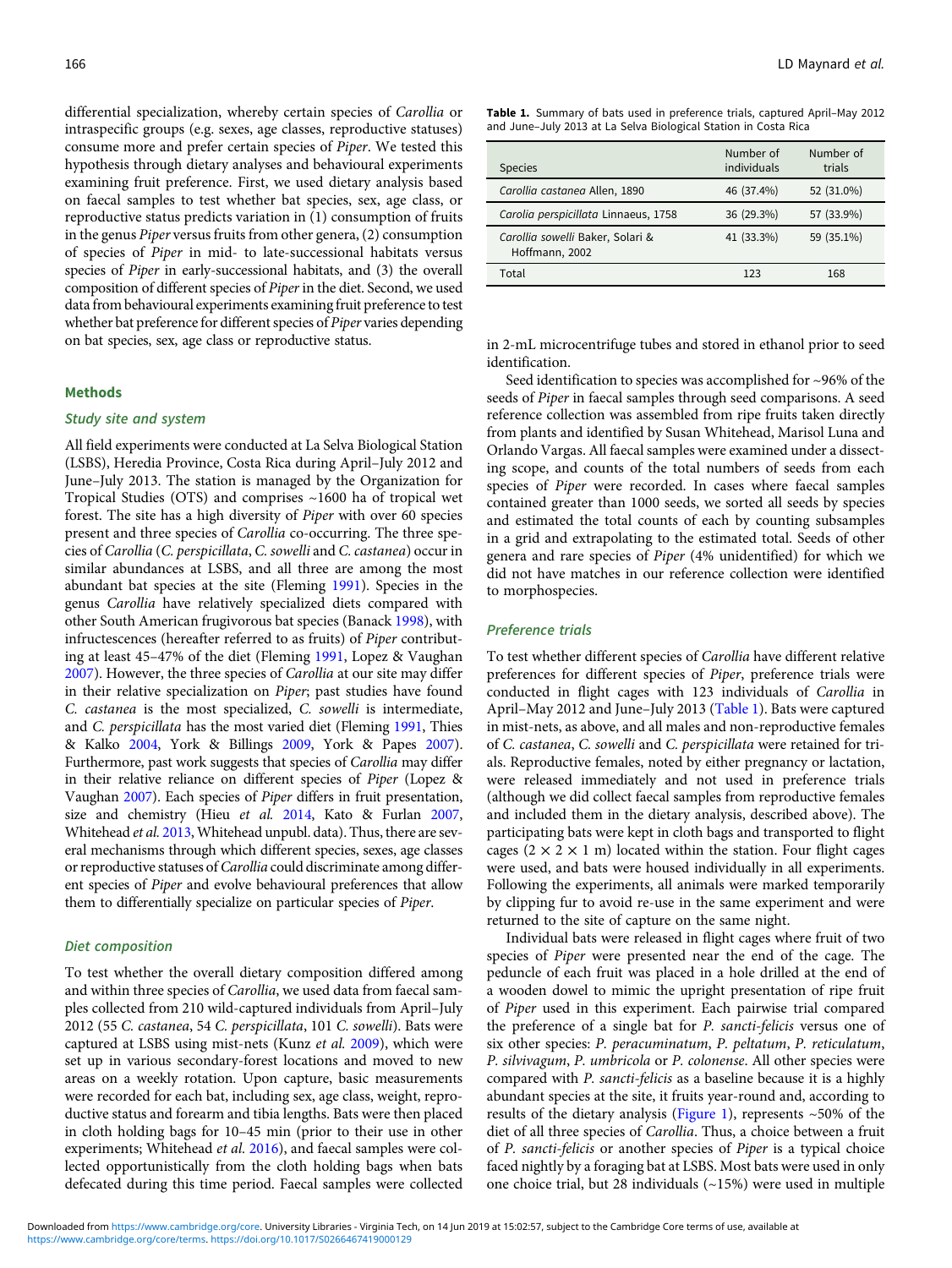<span id="page-2-0"></span>

Figure 1. Proportion of unique plant species occurrences from faecal samples collected from three species of Carollia at La Selva Biological Station in Costa Rica. Seeds were categorized as one of the five most common species of Piper, one of eight uncommon species of Piper, or other genera. In total, we recorded 263 unique occurrences (i.e. multiple seeds from the same species in the same faecal sample were only counted once) in 210 total faecal samples. Uncommon species of Piper included P. peracuminatum (7 occurrences), P. peltatum (2), P. holdridgeanum (1), P. auritum (1), P. evasum (1), P. cyanophyllum (1), P. nudifolium (1) and P. urostachyum (1).

trials (up to five trials) comparing P. sancti-felicis to several different species of Piper, and our statistical analysis accounted for the non-independence of multiple trials conducted with the same bat. During the experiment, flight cages were monitored using Sony Nightshot video cameras equipped with infrared lights to avoid disturbing the bats' behaviour. Videos were later reviewed, and the first fruit removed by each bat was recorded as its feeding preference. Individuals that did not feed after 1 h were recorded as 'no-choice'. The feeding preferences of 6–14 individual bats were tested for each combination of species of Carollia and Piper in this manner. This excludes C. castanea and P. umbricola, for which only one trial was conducted due to limited availability of ripe fruits and limited C. castanea captures.

Fruits used in the experiments were harvested each day from plants growing around the research station. Ripe fruits were gathered by shaking the desired plant, which causes the ripened fruits to fall, and were distinguished from unripe fruits by their soft texture and smell. Only fruits that had ripened on the day of the experiment were used due to the fruits' rapid decomposition. If not consumed on the first night they are ripe, fruits begin to rot within 24 h (Thies & Kalko [2004](#page-7-0), Whitehead & Bowers [2014\)](#page-7-0).

# Statistical methods

To assess the completeness of our sampling of bat diets, we extrapolated species richness for Piper using rarefaction based on the function specpool in R package 'vegan' (Samarah [2017](#page-7-0)). To explore how the relative reliance on fruits of Piper may vary among and within bat species, we first created a binary variable from the faecal-sample data depending on whether the sample contained exclusively fruits of Piper (1) or other genera (either alone or mixed with Piper) (0). We fitted the data to a generalized linear mixedeffects model (GLMM) with a binomial distribution using the glmer function in the 'lme4' package in R (Bates et al. [2015](#page-6-0)). Fixed effects included bat species, age class, sex and reproductive status. Date was included as a random effect. To test the significance of each fixed effect as a predictor, we used a model simplification approach (Crawley [2007](#page-7-0)), comparing complex models to simplified versions using likelihood ratio tests. No interactions were included in the models due to limited sample sizes. After finding a significant effect of species, a post hoc Tukey's HSD test was used to examine differences in diet among the three species.

To test whether the three bat species vary in diet composition of species of Piper from different successional stages, we first grouped the 13 species of Piper into two categories: (1) early-successional species, and (2) mid- and late-successional species [\(Table 2\)](#page-3-0). Due to the highly variable number of seeds found in the fruits

of different species of Piper, seed count data from faecal samples were transformed into presence/absence data. Counts of unique occurrences of species of Piper found in early-successional habitats versus mid- to late-successional in each faecal sample were then used as a binomial response variable. Data were fitted to a binomial GLMM with bat species, sex, age class and reproductive status as fixed effects and date as a random effect. No interactions were included in these models due to limited sample sizes for assessing higher-level interactions among these variables. Variable significance was tested using a model simplification approach as above.

To test for overall differences in the dietary abundances of different species of Piper among bat diets, we performed a non-metric multidimensional scaling (NMDS) analysis (Minchin [1987](#page-7-0)) based on the relative abundances of each species of Piper in each faecal sample for individual bat. We then examined whether the data were partitioned based on species, sex, age class and reproductive status. Prior to the analysis, we created a simplified dataset: unidentified species were grouped and uncommon species of Piper (species found in less than 10 faecal samples) were grouped. Abundance for the five most common species of Piper were included individually. The ordination was based on the Bray– Curtis dissimilarity index and used 200 replicates with random starting coordinates. A three-dimensional solution was chosen based on a scree plot, which plots the decrease in stress based on increases in dimension (Clarke [1993](#page-7-0)). This analysis was conducted using the 'vegan' package in R. To estimate food niche overlap among the three bat species and within species based on age class, sex and reproductive status, we calculated Pianka's symmetric equation (Pianka [1973\)](#page-7-0) using the pianka function in the 'EcoSimR' package in R. This niche overlap index varies between 0 (no overlap) and 1 (complete overlap).

Lastly, to test whether there is variation among and within bat species in their preference for different species of Piper, we used data collected from the preference trials. The data were fitted to a binomial GLMM using binary fruit choice (P. sancti-felicis = 0, other species of  $Piper = 1$ ) as the response variable. We began with a global model that included fixed effects of the species of Carollia, the species of Piper and their interaction, as well as bat sex, age class and reproductive status. The individual bat identifier and date were included as random effects. A model simplification approach was used as above to test the significance of each fixed-effect term. After finding a significant interaction between the species of Piper and species of Carollia, the data were analysed separately for each species of Piper, using only bat species as a predictor variable. Differences in preference among bat species were tested using model simplification, as above. Where significant differences were found among bat species, a Tukey post hoc test was conducted to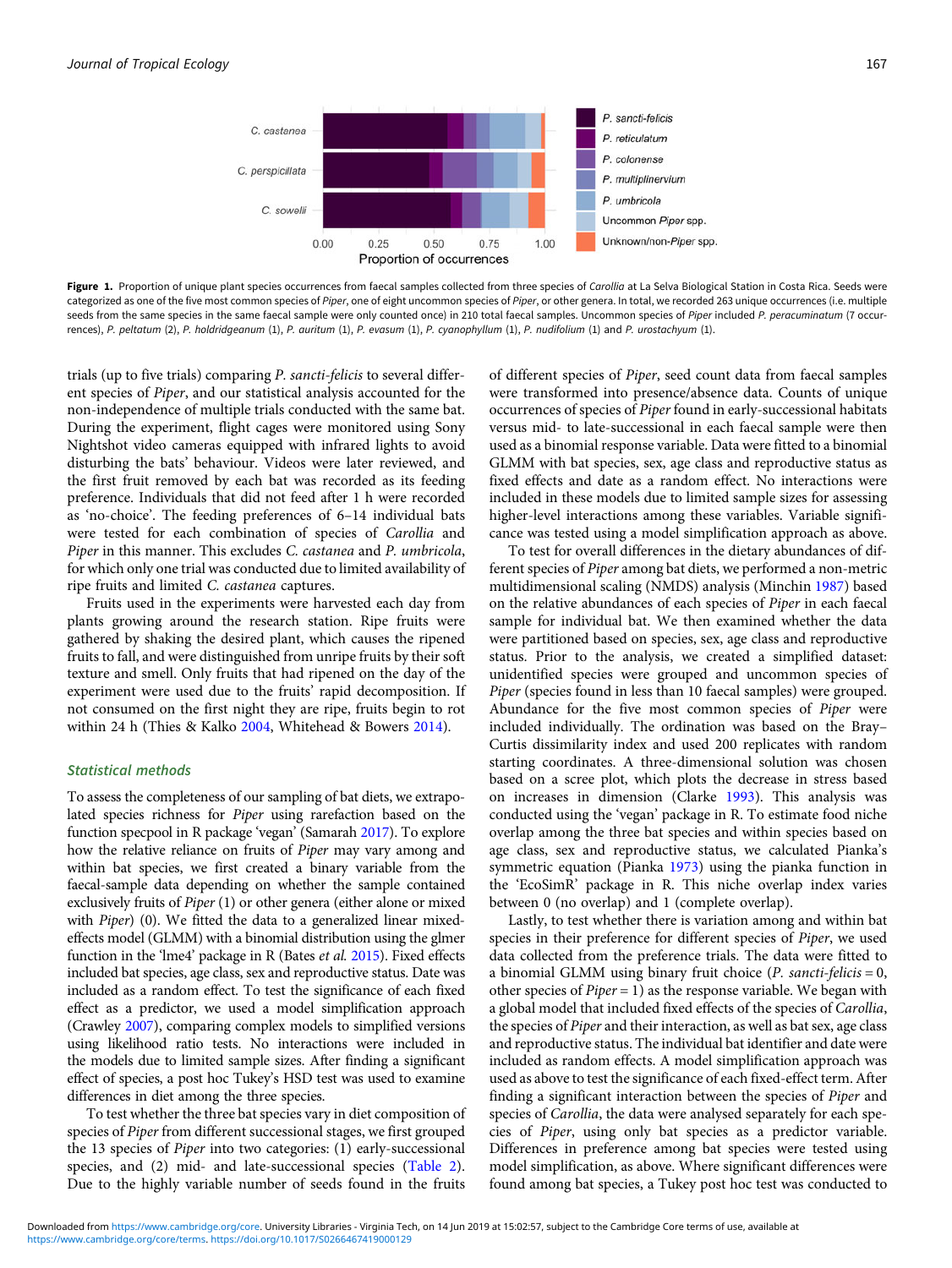<span id="page-3-0"></span>Table 2. Species of Piper detected in Carollia diet and grouped by successional stage. Successional stage classification is based on \*Fleming [\(2004](#page-7-0)); †Jaramillo & Callejas [\(2004\)](#page-7-0); ‡Thies & Kalko ([2004](#page-7-0)); §Personal observations

| <b>Species</b>                  | Successional habitat |
|---------------------------------|----------------------|
| Piper auritum Kunth*§           | Early                |
| Piper colonense C.DC.‡§         | Mid/late             |
| Piper cyanophyllum Trel.*§      | Mid/late             |
| Piper evasum Trel.§             | Mid/late             |
| Piper holdridgeanum W.C.Burger§ | Mid/late             |
| Piper multiplinervium C.DC.*§   | Early                |
| Piper nudifolium C.DC.*§        | Mid/late             |
| Piper peltatum L.1§             | Early                |
| Piper peracuminatum C.DC.*§     | Mid/late             |
| Piper reticulatum L.‡§          | Mid/late             |
| Piper sancti-felicis Trel.*§    | Early                |
| Piper umbricola C.DC.§          | Early                |
| Piper urostachyum Hemsl.§       | Mid/late             |

determine where the differences occurred among the three species of Carollia. In addition to examining differences among bat species, for each type of Piper trial we also examined whether there were overall preferences for P. sancti-felicis or the other species of Piper. This was examined across all bat species using an intercept-only binomial generalized linear model (GLM) predicting fruit choice. In these models, the parameter estimate for the intercept can be interpreted to determine whether the log-odds ratio is different than 1:1 (i.e. random choice) for that type of trial.

## Data availability

Data from this study are archived at the Dryad Digital Repository (doi: 10.5061/dryad.nj2b2h4).

#### Results

Across all 210 faecal samples, we found seeds from 13 species of Piper and 15 species from other genera ([Figure 1](#page-2-0)). Insect remains were also detected in two samples from C. castanea, eight samples from C. sowelli and seven samples from C. perspicillata; however, these results were not included in further analyses due to low sample sizes. A species richness estimation suggested that our sampling captured 85% of the total Piper diversity in three bat species' diets during our sampling period. There were five dominant species of Piper in bat diets: P. sancti-felicis, P. colonense, P. umbricola, P. multiplinervum and P. reticulatum [\(Figure 1](#page-2-0)). Across the three species of Carollia, 83.8% of faecal samples contained one or more of these species. Most samples (88.1%) contained only species of Piper; 7.1% of samples contained seeds from both Piper and other genera, and 4.8% contained only seeds from other genera.

In our analysis of the likelihood that samples would be exclusively species of Piper versus mixed genera, we found an overall effect of bat species on dietary composition ( $\chi^2$  = 10.7,  $P = 0.005$ ). All three bat species consumed primarily species of Piper ([Figure 1](#page-2-0)), but a larger percentage of samples from C. castanea contained exclusively species of Piper compared with samples from C. sowelli ( $P = 0.04$ ) or C. perspicillata (though not significantly so at  $P = 0.06$ ) [\(Figure 2](#page-4-0)a). Sex also had an effect on dietary composition ( $\chi^2$  = 4.72, P = 0.03), with a slightly larger percentage of faecal samples from females containing exclusively species of Piper [\(Figure 2](#page-4-0)b). There was a slightly larger percentage of non-reproductive bats (91.4%) consuming exclusively species of Piper compared to reproductive bats (84.0%), but the pattern was not significant ( $χ² = 3.06$ , P = 0.08). Age class was not a significant predictor of dietary composition ( $\chi^2$  = 0.006, P = 0.94).

In our analysis of the dietary composition of species of Piper from different successional stages, there were no significant differences among bat species in their relative reliance on mid- or late-successional species versus early-successional species of Piper ( $P = 0.82$ ). Additionally, we found no effects of bat sex  $(P = 0.87)$  or reproductive status  $(P = 0.76)$ . However, there were significant differences based on bat age class ( $\chi^2$  = 4.82, P = 0.04), with adult bats being more likely than juveniles to consume earlysuccessional species of *Piper* ([Figure 3](#page-4-0)).

The NMDS analysis showed no impact of bat species, sex, age class or reproductive status on Piper dietary composition of individual bats ( $R^2 = 0.81$ , Final Stress = 0.002, [Figure 4\)](#page-5-0). Results from the Pianka sympatric indices calculated for each pairwise comparison among species of Carollia indicated almost complete overlap in dietary niche: C. castanea versus C. perspicillata = 0.98; C. castanea versus C. sowelli = 0.99; C. perspicillata versus C. sowelli = 0.98. The index also indicated near-complete overlap between sexes (0.99), age classes (0.98) and reproductive statuses (0.97).

In the behavioural trials examining relative preferences of three species of Carollia for various species of Piper, there was an interaction between species of Carollia and species of Piper in determining fruit preference ( $\chi^2$  = 21.4, P = 0.02) [\(Figure 5](#page-5-0)). All bat species exhibited a non-random aversion toward P. silvivagum and P. peltatum. There was a significant difference among bat species in preference for *P. colonense* ( $P = 0.04$ ), with *C. sowelli* preferring P. colonense (90% of trials). Juvenile bats chose P. santi-felicis more often (74.1% of trials) than adult bats (54.5%), but the choice was not significant ( $χ$ <sup>2</sup> = 2.75, P = 0.097). Bat sex ( $χ$ <sup>2</sup> = 0.022, P = 0.88) and reproductive status ( $\chi^2$  = 0.0024, P = 0.96) were non-significant predictors of fruit preference.

Based on the interaction between species of Carollia and species of Piper, we also analysed the data separately for each combination of species of Piper. Bats exhibited non-random choice in only two sets of combinations: P. sancti-felicis with P. peltatum and P. sancti-felicis with P. silvivagum. In both cases, bats preferred P. sancti-felicis in a significant departure from random expectation. In one combination, we found limited evidence that preferences may differ among species of Carollia. For P. colonense, there was an overall difference in preference among bat species  $(\chi^2 = 6.66, P = 0.04)$ . Carollia sowelli had the highest preference for P. colonense, but post hoc tests for all pairwise comparisons among the three bat species showed no significant differences (C. sowelli vs C. castanea,  $P = 0.09$ ; C. sowelli vs C. perspicillata,  $P = 0.16$ , C. castanea vs C. perspicillata,  $P = 0.85$ ; [Figure 5](#page-5-0)). There were no differences in preference among bat species for any other combinations of species of Piper [\(Figure 5\)](#page-5-0).

#### **Discussion**

Classic theory of coexistence suggests that, to avoid competitive exclusion, organisms must partition shared resources in some way (McNab [1971](#page-7-0), Tamsitt [1967\)](#page-7-0). This could occur through ongoing competition (reducing the realized niche of organisms on ecological time scales) or through the evolution of specialization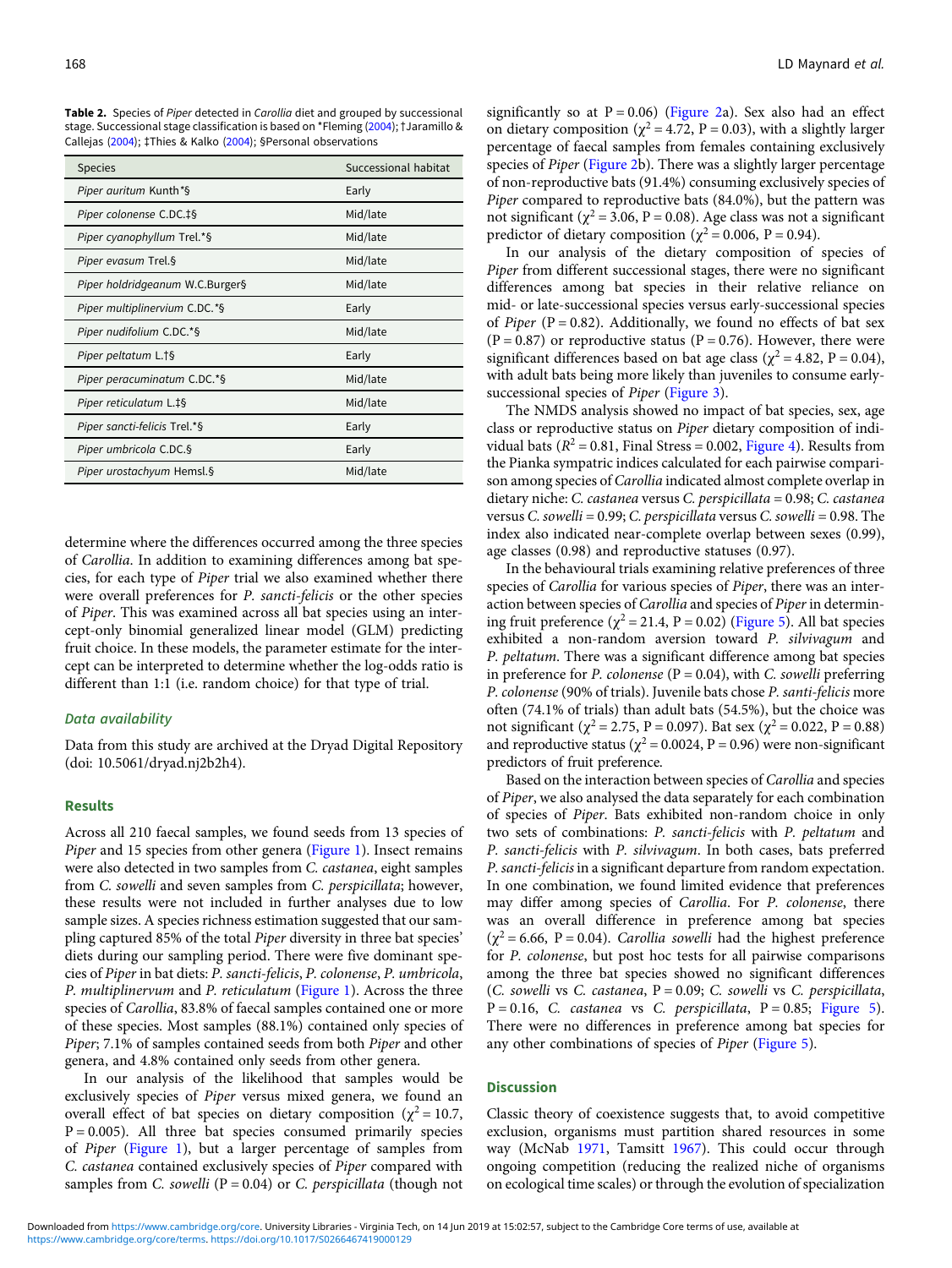<span id="page-4-0"></span>

Figure 2. Proportion of faecal samples collected from three species of Carollia at La Selva Biological Station in Costa Rica that contained exclusively species of Piper vs mixed genera (with or without Piper) varied depending on bat species (a; P = 0.005) and bat sex (b; P = 0.03).



Figure 3. Proportion of unique occurrences of seeds of different species of Piper from faecal samples at La Selva Biological Station in Costa Rica. Seeds in samples were identified as early-successional or mid- to late-successional species varied across bat age class. In total, we recorded 263 unique occurrences of Piper (i.e. multiple seeds from the same species in the same faecal sample were only counted once) in 210 total faecal samples. Mid- to late-successional species of Piper were more common in samples from juvenile bats than adult bats  $(P = 0.04)$ .

(reducing the niche breadth of species on evolutionary time scales). This study paired field observations of diet in three co-occurring species of Carollia with controlled preference experiments to explore the evidence for fine-scale dietary niche partitioning and the evolution of specialization in this genus. Our findings provide some evidence for inter- and intraspecific dietary differences in consumption of species of Piper depending on the species, sex and age class of Carollia. However, in general, there was strong overlap in both diet and fruit preference among and within the three species of Carollia, suggesting other axes of niche differentiation may be more important than diet in permitting the coexistence of these species.

Across the three bat species, our analyses of dietary records supported previous work that found C. castanea to rely more exclusively on species of Piper compared with the other two species of Carollia (Fleming [1991](#page-7-0), Giannini & Kalko [2004](#page-7-0)). However, our results found that all three species of Carollia consume primarily species of Piper, with <10% of dietary records attributed to items outside of the genus Piper [\(Figure 1](#page-2-0)). In comparison, past work at the same site has suggested that up to 50% of the diet of C. perspicillata does not include species of Piper (Fleming [1991\)](#page-7-0). It is possible that our study design overestimated the proportion in species of Piper in bat diets due to certain limitations in our sampling, and we discuss these possible caveats in detail below. However, it is also possible that the reliance of species in the genus Carollia on fruits in the genus Piper could be increasing over time, perhaps due in part to the fact that secondary forest sites are increasingly dominant in tropical landscapes (Brown & Lugo [1990](#page-7-0), Phillips et al. [2017\)](#page-7-0), and include an abundance of species of Piper (Fleming [2004](#page-7-0)). Considering the strong reliance on fruits of Piper for all three bat species ([Figure 1](#page-2-0)), combined with the strong overlap among species in the consumption of species of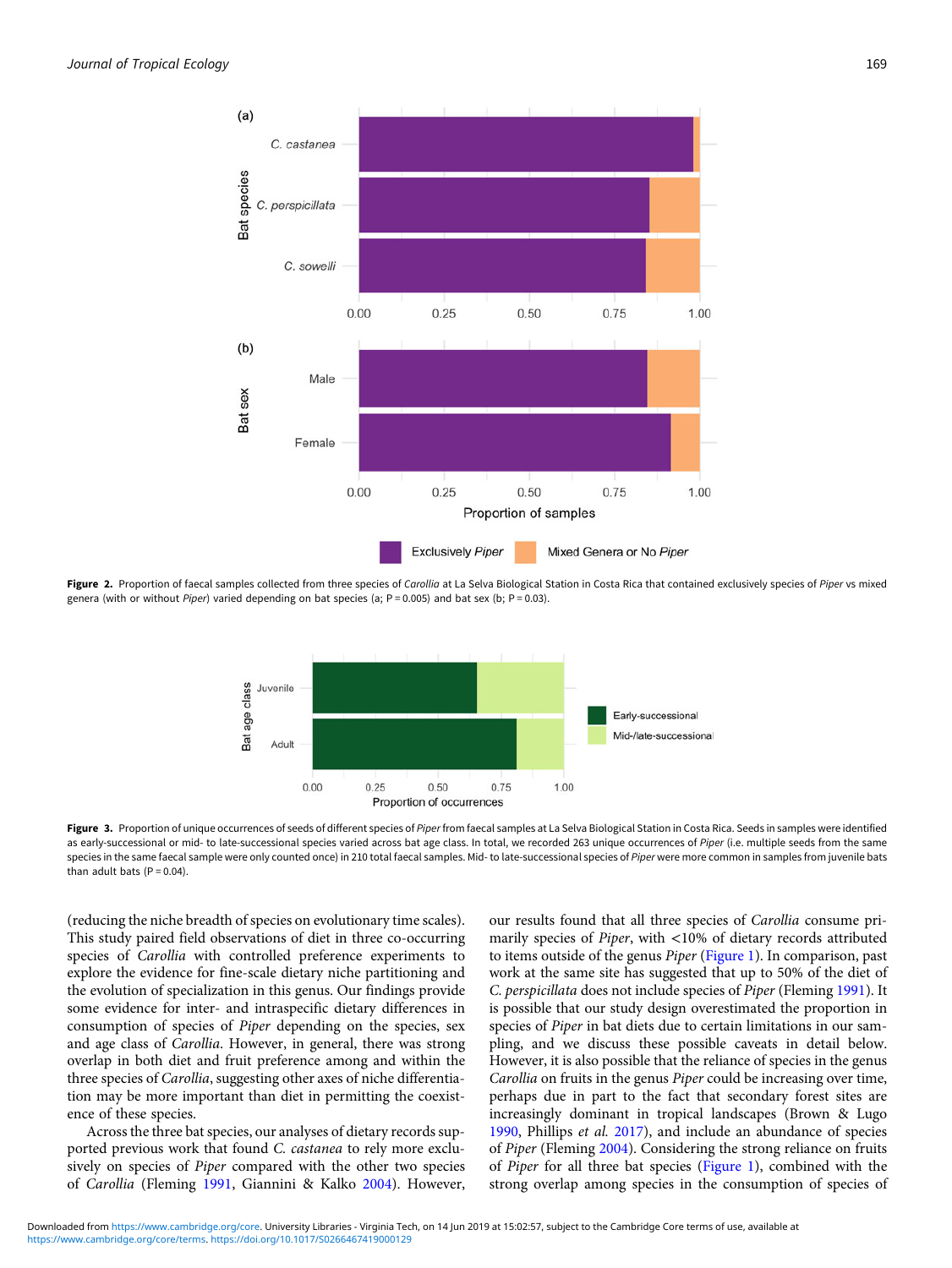<span id="page-5-0"></span>

Figure 4. NMDS ordination plot on the relative abundances of seeds of different species of Piper in faecal samples based on bat species (a), sex (b), age class (c), and reproductive status (d).



Figure 5. Results from binary choice experiments comparing preference among the three species of Carollia for P. sancti-felicis versus six other common species of Piper. Bars extending to the left from the middle line indicate a choice for P. sancti-felicis. Bars extending to the right from the middle line indicate a choice for the other species of Piper. The total lengths of the bars represent the total number of choices made by all bat species, with the proportion of those choices attributed to each species colour-coded within the bar. All bat species exhibited a non-random aversion toward P. silvivagum and P. peltatum. There was a significant difference among bat species in preference for P. colonense  $(P = 0.04)$ , with a higher preference for *P. colonense exhibited by C. sowelli*.

Piper (Figure 4), competition for food resources among these bats is likely high. Even where fruits of Piper are abundant, almost all (~90%) of ripe fruits are removed the first night they become ripe (Bonaccorso et al. [2007,](#page-6-0) Fleming [2004](#page-7-0), Thies & Kalko [2004,](#page-7-0) pers. field obs.), suggesting that it is not only a shared resource but a limited one.

We hypothesized that the three species of Carollia might alleviate competition through differences in their relative specialization and preference for different species of Piper. We expected that, due to a long history of overlapping ranges, each species would have evolved specialized mechanisms that increase their foraging efficiency on certain species of Piper. However, the results from our dietary analysis indicate no clear differences among species of Carollia in the relative reliance on different species of Piper ([Figure 1\)](#page-2-0) – all three rely heavily on some of the most abundant species reported at the site (Fleming [2004](#page-7-0)). In contrast to previous work (Fleming [1991](#page-7-0), Thies & Kalko [2004\)](#page-7-0), our findings did not indicate species-level partitioning among three species of Carollia for early-successional versus mid- to late-successional species of Piper. Furthermore, the preference trials indicated strong overlap in behavioural patterns of resources use. We found that all bats had an aversion toward P. peltatum and P. silvivagum. These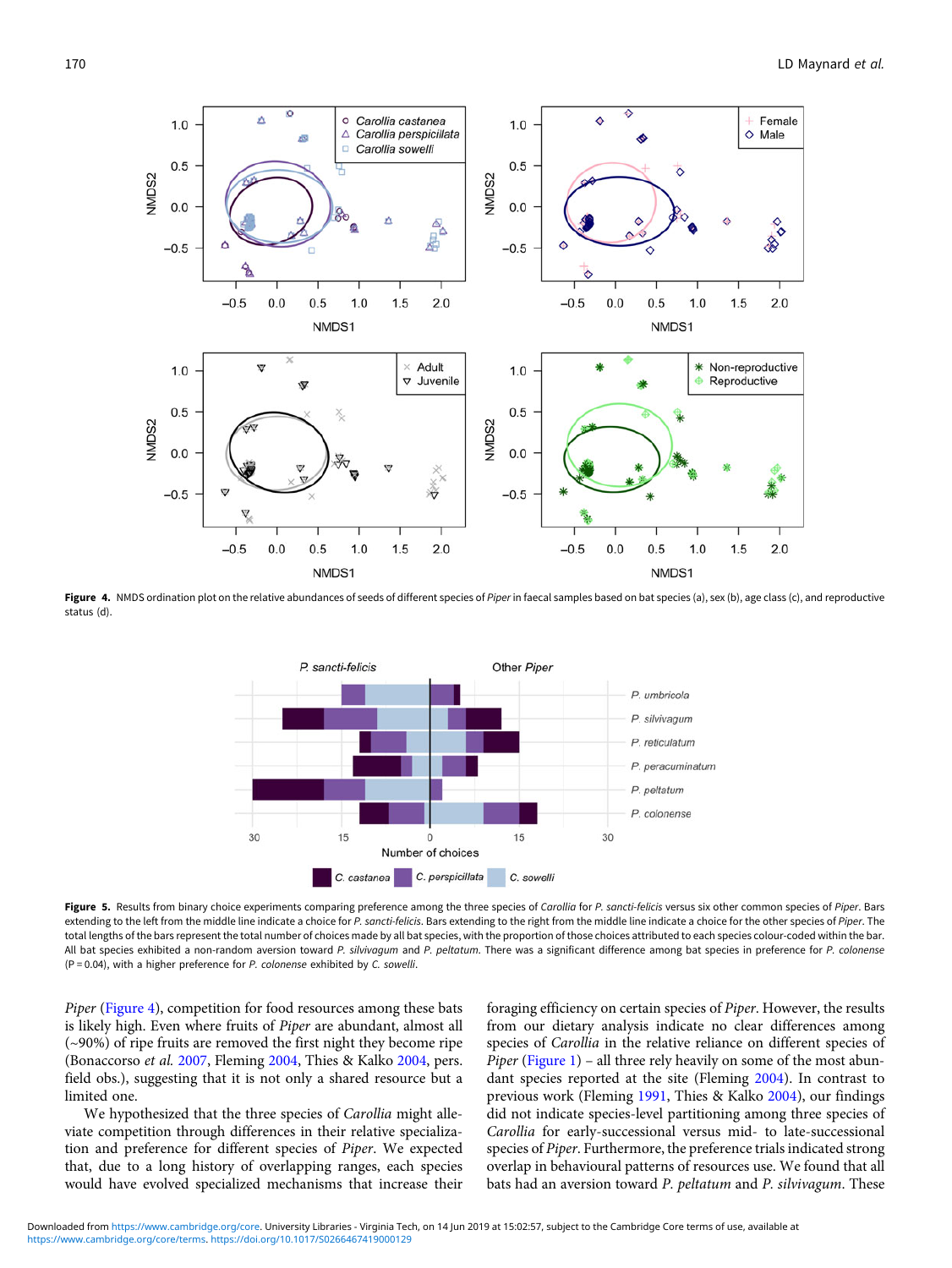<span id="page-6-0"></span>findings are in accordance with our dietary records, which included no occurrences of P. silvivagum and only two occurrences of P. peltatum. Although P. silvivagum is somewhat rare and, in our experience, restricted to clearings, P. peltatum is fairly widespread and fruits in abundance. The clear aversion toward P. peltatum by bats, based on both diet records and preference trials, suggests this plant relies primarily on other dispersers, such as ants (Whitehead, pers. field obs.). The one case in which we found statistical differences in preference among bat species was for P. colonense [\(Figure 5](#page-5-0)), where C. sowelli exhibited a stronger preference than C. castanea for P. colonense. Although these differences were not reflected in the dietary abundance of P. colonense ([Figure 1\)](#page-2-0), the specific physiological mechanisms that underlie the observed variance in preference (e.g. differences in the sensitivity of bats to different olfactory cues produced by the two species) could be explored in future studies.

The potential for resource partitioning within species of Carollia has received less attention in past studies, and our results suggest that this may be an important mechanism through which competition is reduced. Our results show that female bats rely more heavily on fruits of Piper, with 92% of faecal samples containing exclusively fruits of Piper. Our sampling was conducted during the breeding season, and past work has shown that reproductive females eat as much as non-reproductive females and males but harvest fruits in much shorter flights with less time spent exploring (Charles-Dominique [1991\)](#page-7-0). Our results suggest that reproductive females may focus primarily on locating and removing fruits of Piper, whereas males and non-reproductive females will forage for other fruits or insects during foraging flights. Although our sample size was limited, we did find a few more insect remains in faeces from male bats compared with females (seven samples from females and 10 samples from males). Our results also revealed that juvenile bats of all three species consumed significantly more species of mid- to late-successional species of Piper compared with adult bats. This may indicate that younger bats use less-open flyways, foraging in denser areas with more cover. These findings could also align with the work of Charles-Dominique [\(1991\)](#page-7-0), which showed bachelor males (usually subadults) foraged more widely than harem males (adult males protecting a territory). Interestingly, the intraspecific differences observed in the diets of different bat sexes and age classes based on faecal samples [\(Figures 2](#page-4-0)–[4\)](#page-5-0) were not reflected in the preference experiments [\(Figure 5](#page-5-0)). Thus, the intraspecific differences in the relative reliance on exclusively species of Piper and consumption of species of Piper from different successional habitats are probably products of temporal and spatial specialization in habitat use as opposed to preference.

Several limitations of our dataset should be considered when interpreting our results and placing the results in the context of other research. First, all bats were captured in the first half of the night between 18h00 and 00h00 (with the majority of captures between 18h00 and 21h00). Considering our captures were in the beginning of all feeding bouts, it is possible that our faecal data indicated larger amounts of fruits of Piper in the diet than would be estimated based on sampling throughout the night. However, Thies et al. [\(2006](#page-7-0)) found that foraging time of bats in the genus Carollia will plateau after the first 3 h after sunset (21h00) because most fruits of Piper have been harvested. Bonaccorso et al. (2007) found that C. perspicillata avoids predation by beginning feeding later than C. castanea; thus, C. perspicillata has limited access to ripe fruits of Piper and may switch to other food sources. Second, faecal analysis, which was used in this study, is inherently

biased against detecting dietary remnants that do not possess a hard exoskeleton or seed coat (Herrera et al. [2002](#page-7-0)). We found few samples with insect remains (two samples from C. castanea, eight samples from C. sowelli and seven samples from C. perspicillata), but these data do support past studies showing trophic stratification (York & Billings [2009\)](#page-7-0). Third, our study included reproductive females in the dietary analysis but excluded them from preference trials. Fourth, our analyses did not separate sexes, age classes or reproductive states by species due to limited sample sizes. Lastly, our studies were conducted during the rainy season at LSBS. Future work should incorporate both temporal seasons to test for seasonal differences in feeding preferences.

Species of Carollia have similar habitat use, foraging habits and reproductive timing and all depend on the fruits of Piper yearround as their primary food source (Fleming [1991\)](#page-7-0). Here we show that dietary partitioning within species of Carollia based on sex and age class may be an important, but overlooked, mechanism through which competition among bats may be reduced. Furthermore, in contrast to past studies, we found little evidence of species-level dietary partitioning among the three species of Carollia. In general, our results show much stronger dietary overlap among these bat species and a stronger overall reliance on fruits of Piper than has been reported in previous studies that were conducted decades ago. Future research should continue to explore whether resource-use patterns in these highly abundant and widespread species could be changing over time – trending towards increasing competition among co-occurring bat species for resources. This has important implications for the persistence of species and interaction diversity. Continued research on the Piper–Carollia interaction provides a valuable case study for understanding specialization in fruit–frugivore interactions and the mechanisms underlying biodiversity in tropical forests.

Author ORCIDs. Lauren D. Maynard D<https://orcid.org/0000-0003-2059-1250>, Susan R. Whitehead **b** <https://orcid.org/0000-0002-7089-4594>

Acknowledgements. We thank Orlando Vargas Ramírez and Marisol Luna Martínez for their help with Piper identification and seed collections at La Selva Biological Station (Organization for Tropical Studies, OTS). We are also very grateful for the help of Bernal Matarrita Carranza and Danilo Brenes Madrigal for their positive presence and assistance throughout the project. Daniela Azofeifa assisted with field data collection. Deane Bowers provided helpful suggestions on the experimental design and use of laboratory facilities for seed identifications at the University of Colorado. York Winter kindly allowed us access to his bat cages.

Financial support. Funding for field data collection for this study was provided by a National Science Foundation Doctoral Dissertation Improvement Grant (DEB 1210884 to SRW), a National Science Foundation Research Experience for Undergraduates Grant (DBI 0851933 to the Organization for Tropical Studies), a National Geographic Waitt grant to SRW, and the Department of Ecology and Evolutionary Biology at the University of Colorado. Support for LDM during analyses and writing of the manuscript was provided through start-up funds to SRW from Virginia Polytechnic Institute and State University.

# Literature cited

- Banack SA (1998) Diet selection and resource use by flying foxes (Genus Pteropus). Ecology 79, 1949–1967.
- Bates D, Mächler M, Bolker B and Walker S (2015) Fitting linear mixed-effects models using lme4. Journal of Statistical Software 67, 1–48.
- Bonaccorso FJ, Winkelmann JR, Shin D, Agrawal CI, Aslami N, Bonney C, Hsu A, Jekielek PE, Knox AK, Kopach SJ, Jennings TD, Lasky JR, Menesale SA, Richards JH, Rutland JA, Sessa AK, Zhaurova L and